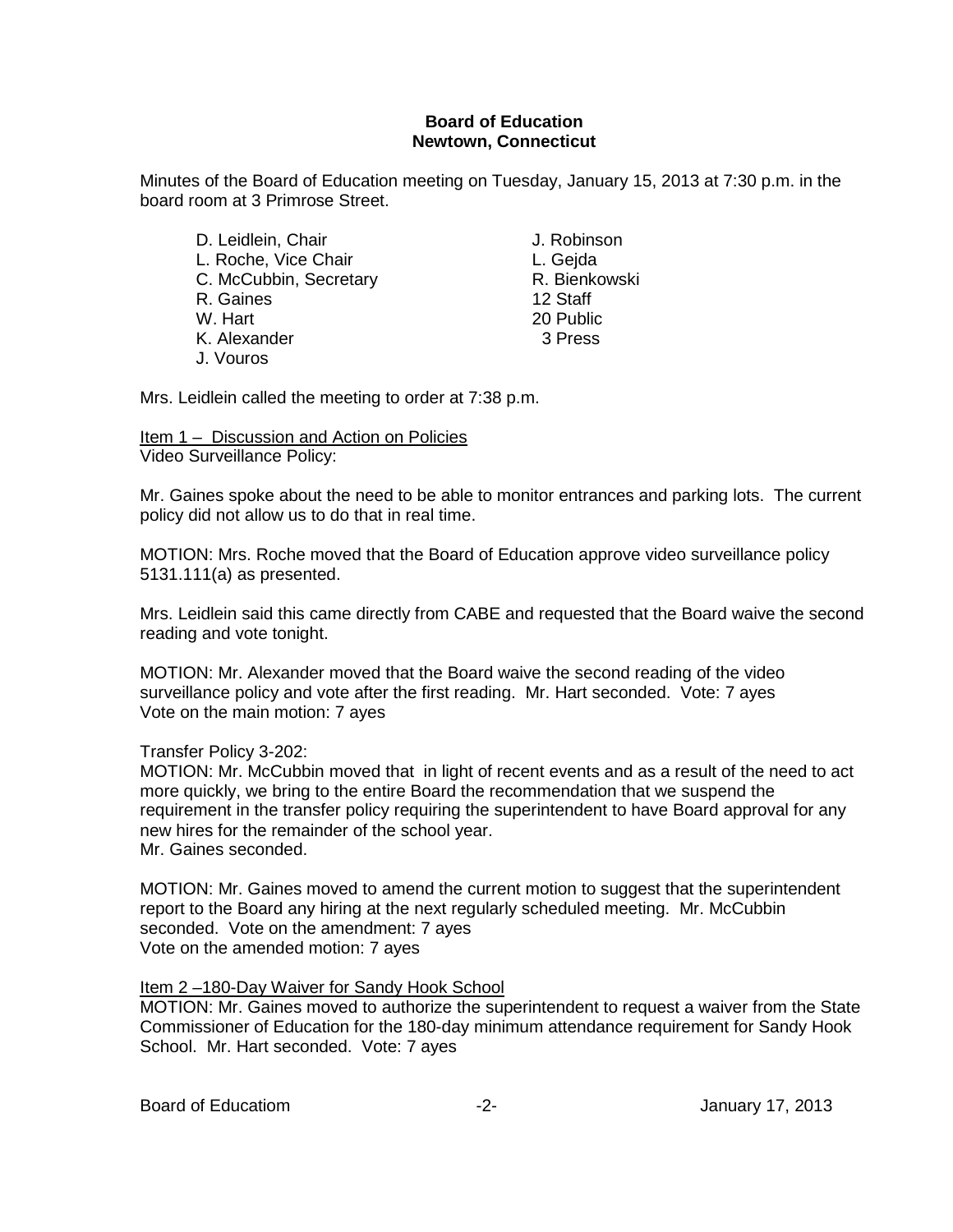Item 3 – Resolution on Sandy Hook School Redistricting

MOTION: Mr. Gaines moved that the Board of Education approve the following resolution: Mr. Gaines moved that the Board of Education approve the following resolution:

*Whereas*, the families in the Sandy Hook Elementary School District have suffered through the traumatic events of December 14, 2012 and the days following and,

*Whereas*, the families in the Sandy Hook Elementary School District have a very close communal bond which has strengthened over the last month and,

*Whereas*, the families in the Sandy Hook Elementary School District have demonstrated amazing strength, fortitude and resilience and,

*Whereas*, the Newtown and Monroe Superintendents of Schools and Boards of Education have worked with hundreds of volunteers to transform the Chalk Hill School facility in Monroe into an incredibly safe and nurturing environment in order to keep the Sandy Hook Elementary School kindergarten through  $4<sup>th</sup>$  grade students together as they continue their education and,

*Whereas*, the community has expressed gratitude for these efforts and a fervent desire to continue and maintain the Sandy Hook Elementary School District and its community of families upon the school's return to Newtown regardless of the location and nature of school to which they will return or begin to attend,

*Be It Resolved* that the Newtown Board of Education will make every effort to honor the expressed desire of the families in the Sandy Hook Elementary School District and others in the Town of Newtown by committing to minimize or, preferably, avoid entirely any redistricting of the Sandy Hook Elementary School District as we determine how we will provide an environment in Newtown that is as safe and nurturing as the Chalk Hill School facility in Monroe to which we have been able to send them in the interim.

Mr. Hart seconded. Vote: 7 ayes

Mrs. Leidlein stated that with this resolution we are saying that we are committed to keeping the Sandy Hook School family together but we cannot predict that something might occur out of our control that will not allow us to be able to do this.

Mrs. Roche said many parents are concerned about redistricting. This is our way of showing we want that to remain.

Vote: 7 ayes

### Item 4 – Superintendent's Recommended Budget for 2013-2014

Dr. Robinson presented her recommended budget which is attached. The presentation included strategic plan objectives, Newtown's high achieving schools, enrollment, and stated that we are one of the most efficient school systems in the State of Connecticut. There are monetary obligations to implement the new teacher evaluation program and costs for the Connecticut Common Core of State Standards for professional development and classroom resources.

Dr. Robinson also highlighted the Board of Education budget goals for 2013-2014. Newtown must balance the reality of a recession economy with mandates, quality education and safety. We have contractual obligations which must also be met. The projected health insurance trend is approximately 12%. We estimated 4% in our budget. We expect increases and decreases in various energy costs. Building and maintenance project costs total \$1,074,000. Special education out- of-district placements has increased to 36.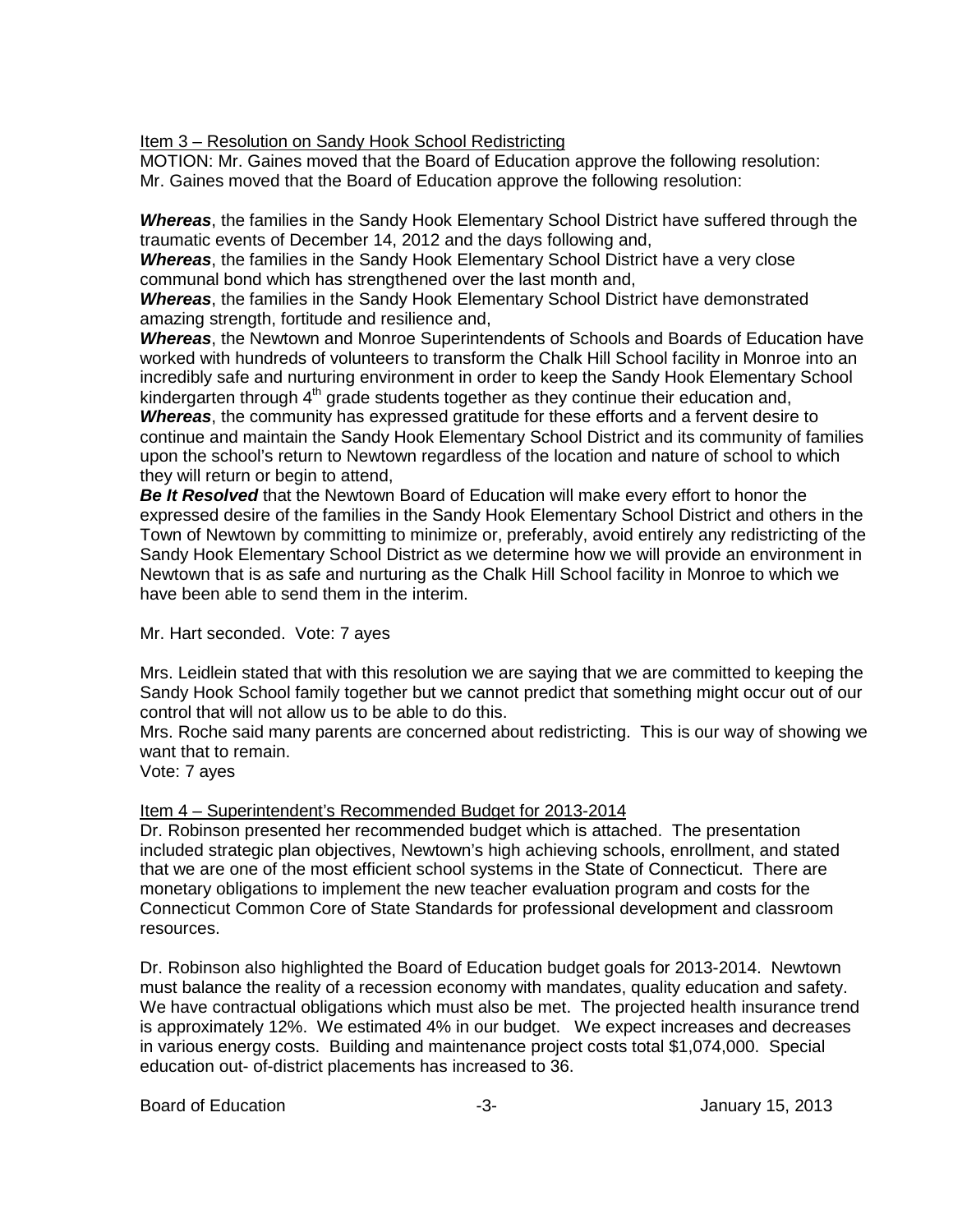The initiatives in this budget include full day kindergarten, restoring maintenance, restoring TCO in technology, restoring curriculum and instruction to former levels, Common Core State Standards, teacher evaluations, NEASC and security needs.

The costs for Sandy Hook School at Monroe area unknown at this time. We have added 8 additional security guards for \$165,200. This does not include requests for SROs. These 8 will be permanent.

This budget request is a 6.54% increase which fulfills the Board budget goals, the strategic plan goals, and the mandates.

Mrs. Leidlein felt some of the grants may address security concerns now.

Dr. Robinson said the grants will not address security people at this time. Grants are normally for short term needs.

Mrs. Roche inquired about using money donated to the town to which Dr. Robinson had no information about those funds.

Mr. Hart thought we would have to make that request.

Mrs. Roche said we need this right now to take the burden off the administrators and should be addressed before budget season.

Mrs. Leidlein said the grant talks about things reasonable to provide security which includes additional security guards and cameras. Mrs. Roche would focus on this grant.

#### Item 5 – Public Participation

Amy Roman, Taunton Hill Road, spoke about the school system being safe and urged the Board to include a SRO in each elementary school. They don't have a posted officer on sight. Public knowledge of the presence of an officer is a strong deterrent for crime, a posted officer with a radio can contact headquarters sooner, and the law enforcement officials don't see the presence as a concern but as being seen to speak about safety. There's a group working to provide evidence about the importance of doing this.

John Bello, Glenmore Drive, said we have no security in our schools. We need an armed guard. Top priority of the budget is security in the elementary schools.

David Bardsley, 16 Beaver Dam Road, has a son at Head O'Meadow. We need security for the children and teachers. Someone has to be at the building, not a distance away with a camera.

Dr. Robinson said the SROs are supplied by the police department.

Mrs. Leidlein stated that we have to ask the police through the security committee who will make a recommendation to the Board.

### Item 6 – Elementary School Budgets

Mr. Gaines asked the principals if they had room for a full day kindergarten program. All responded that they did.

Dr. Robinson said Sandy Hook School is an unknown right now but there is room there.

Mr. Gaines asked if they had any safety and security concerns in their schools. Mrs. Peters was in 100% support of SROs in the elementary schools. Ms. Gasparine said the doors at Head O'Meadow can only be locked from the outside which needs to be addressed along with an inspection by Mr. Faiella and Mr. Pompano. Board of Education **-4-** Figure 15, 2013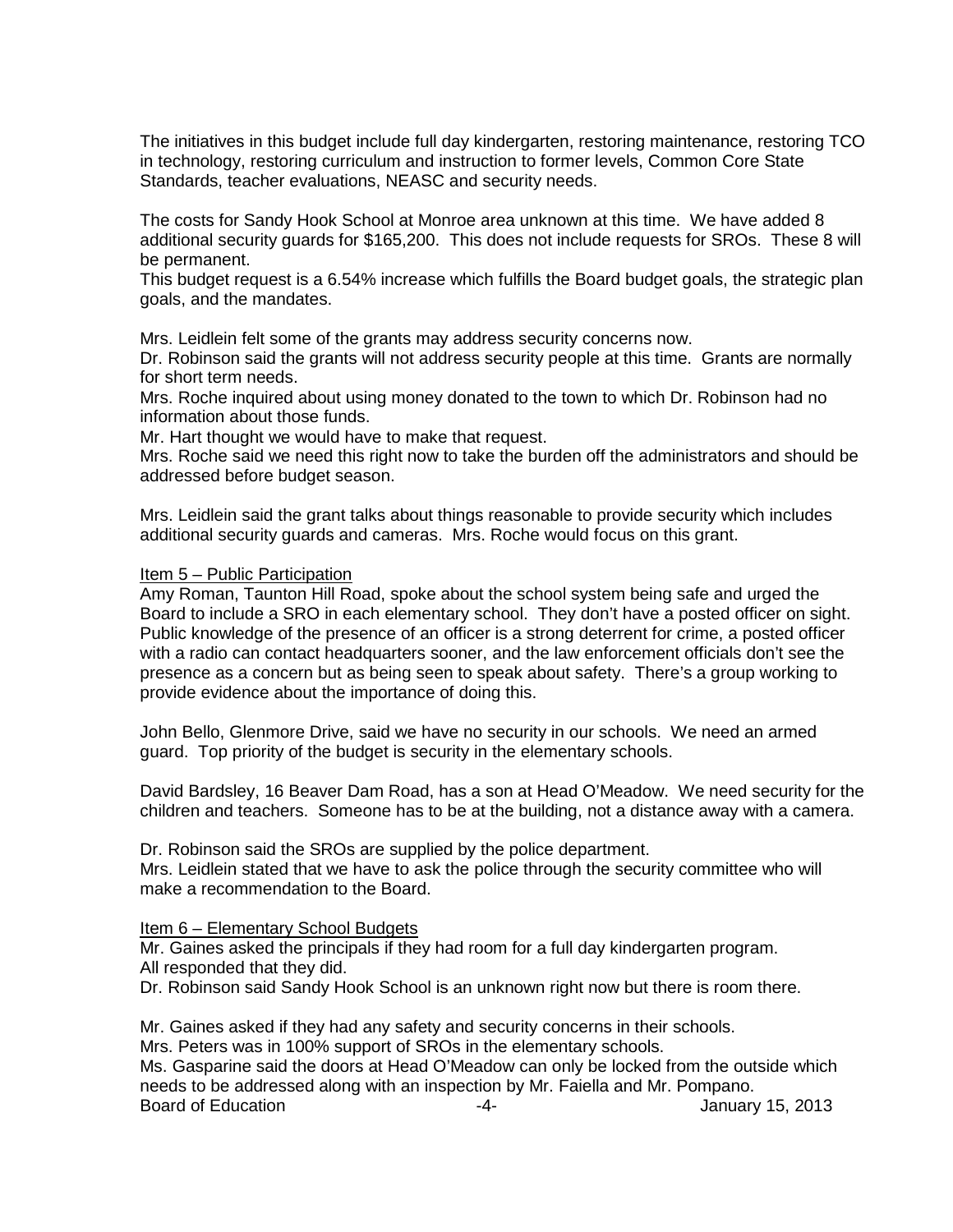Mr. Geissler said we need the expertise of others to see what was needed. He often looks at the outer structure of the building and heavily populated areas when students are outside and also safety in the cafeteria especially when crowded.

Mrs. Gasparine also stated that cellular service is needed at Head O'Meadow as soon as possible.

Mr. Hart suggest a cell on wheels and that a radio system independent of the phone system or power was needed. He asked if the 8 security staff were in the elementary budget or security budget.

Dr. Robinson said security was separate. There will also be an action plan from the security committee.

Mr. Alexander asked if it was worth considering having an assistant principal for Sandy Hook School on a temporary basis to which Dr. Robinson felt that could be addressed given the situation there.

Mr. Hart said when he attended the legislative breakfast there was a discussion about providing mental health services. We need to give the teachers some back up plus the administrators have to evaluate teachers 6 times. He questions if we had the right number of support staff. Dr. Robinson stated we were nowhere close to supplying adequate needs. We are lean on administrators. She put in a grant for counselors and social workers. We need to think in terms of what the students and teachers need.

Mr. McCubbin asked how long we could have the grant as these students will need this help through high school.

Dr. Robinson said they didn't give her a timeframe. It's up to us to determine the length of time. Once submitted we should get a quick response.

Mr. Alexander said the Board knows the amount of work done by the administrators and it was not going unnoticed.

Mrs. Peters stated they feel the community support. Mr. Geissler also praised the teachers.

Mrs. Leidlein asked that instead of using Chung's predictions the principals use actual enrollment figures to be given to them the following week.

### Item 7 – Reed Intermediate School Budget

Mr. Gaines asked about the reader's workshop which followed with some discussion. He also asked about the large increase related to the master schedule and restoring project adventure to Reed. He asked how adding the teacher would add to the program.

Dr. Smith said the position was eliminated a few years ago and we had to increase sizes of classes in phys. ed.

Ms. Sinal said project adventure helps the students work collaboratively and communicate. Dr. Smith stated it also provides emotional help and will help with the placement of the Gates program and compacted math program.

Mrs. Leidlein asked if Reed enrollment and staffing was based on Chung's report. She requested a comparison of numbers from  $4<sup>th</sup>$  going into  $5<sup>th</sup>$  grade.

Mr. Gaines asked for any security and safety elements we should be aware of.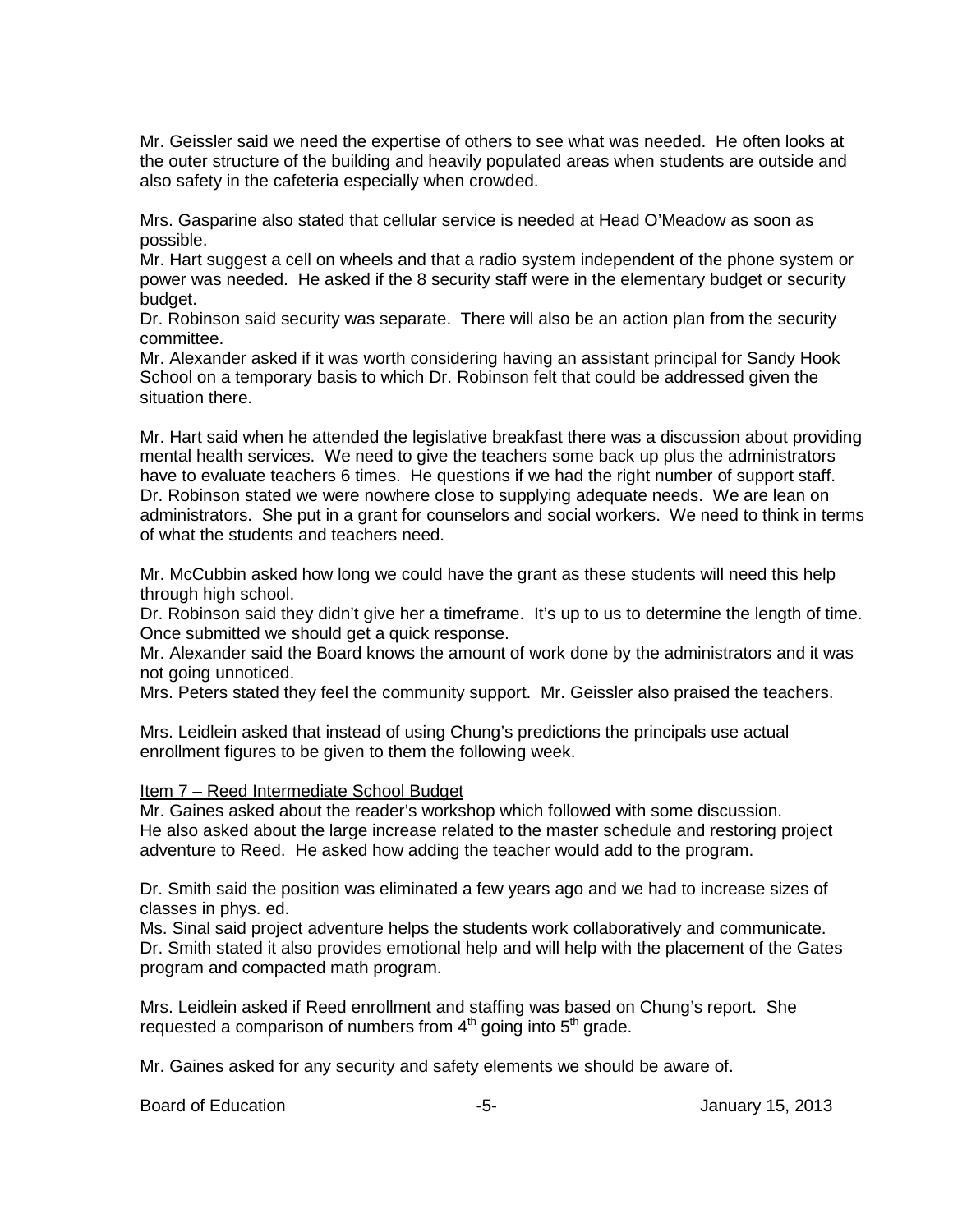Dr. Smith said steps are being investigated and a lot of expertise pulled together. Dr. Robinson has been part of the committee walking each building.

Mr. Gaines asked about increasing the library clerk to a full time position.

Dr. Smith said there was a new librarian this year who decided to run 2 libraries at once. One is a closed library where she does direct instruction on library skills and an open library when the teachers can send students to the library to pick up a book or do whatever is needed. A person is needed on the  $5<sup>th</sup>$  day to accommodate this. Regarding technology, we have gaps in our capability for wireless throughout the building.

MOTION: Mr. Hart moved to adjourn. Mr. Vouros seconded. Vote: 7 ayes

Item 8 – Adjournment The meeting adjourned at 10:20 p.m.

Respectfully submitted:

 Cody McCubbin **Secretary** 

\_\_\_\_\_\_\_\_\_\_\_\_\_\_\_\_\_\_\_\_\_\_\_\_\_\_\_\_\_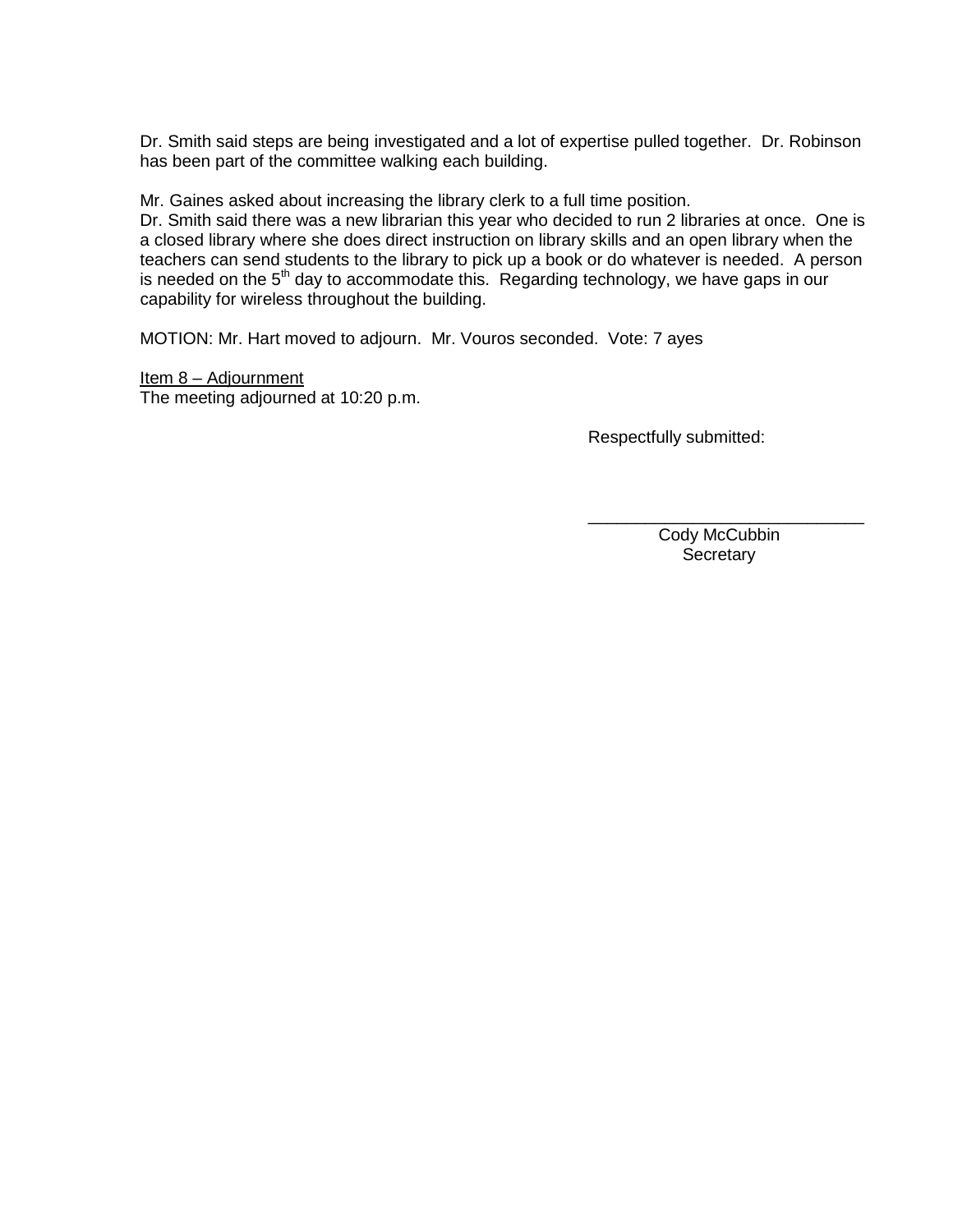# **Students**

## **Conduct**

## **Video Surveillance**

District surveillance cameras will only be utilized in public areas where there is no "reasonable expectation of privacy." Audio recordings shall not be utilized by School District employees without the express permission of the Superintendent or his/her designee; such prohibition does not preclude the use of audio recordings by law enforcement officials in accordance with their official duties and/or as otherwise authorized by law.

To further the Board's objective, the District-wide Safety Team shall meet as appropriate and/or deemed necessary to develop, implement and review District and building level safety practices. The Team shall also make recommendations to the Superintendent regarding the implementation and use of surveillance cameras as authorized by the Board of Education. The Superintendent shall retain final decisionmaking authority regarding the recommendations of the Safety Team; and he/she shall notify the Board as to the procedures to be implemented with regard to the use of surveillance cameras by the School District.

In determining the most appropriate use and implementation of surveillance cameras in the schools, school buses and/or on school grounds, the District-wide Safety Team's recommendation will be guided by, at a minimum, the following considerations:

- Demonstrated need for the device at designated locations;
- Appropriateness and effectiveness of proposed protocol;
- The use of additional, less intrusive, means to further address the issue of school safety (e.g. restricted access to buildings, use of pass cards or identification badges, increased lighting, alarms);
- Expense involved installing and maintaining the use of surveillance cameras at designated locations, including school buses and/or on school grounds.

Any video recording used for surveillance purposes in school buildings, school buses and/or on school property, shall be the sole property of the District; and the Superintendent or his/her designee will be the custodian of such recordings. If it is necessary to download any file it will be stored on CD-ROM and secured to avoid tampering and endure confidentiality in accordance with applicable laws and regulations. Under no circumstances will the District's video recording be duplicated and/or removed from District premises unless in accordance with a court order and/or subpoena.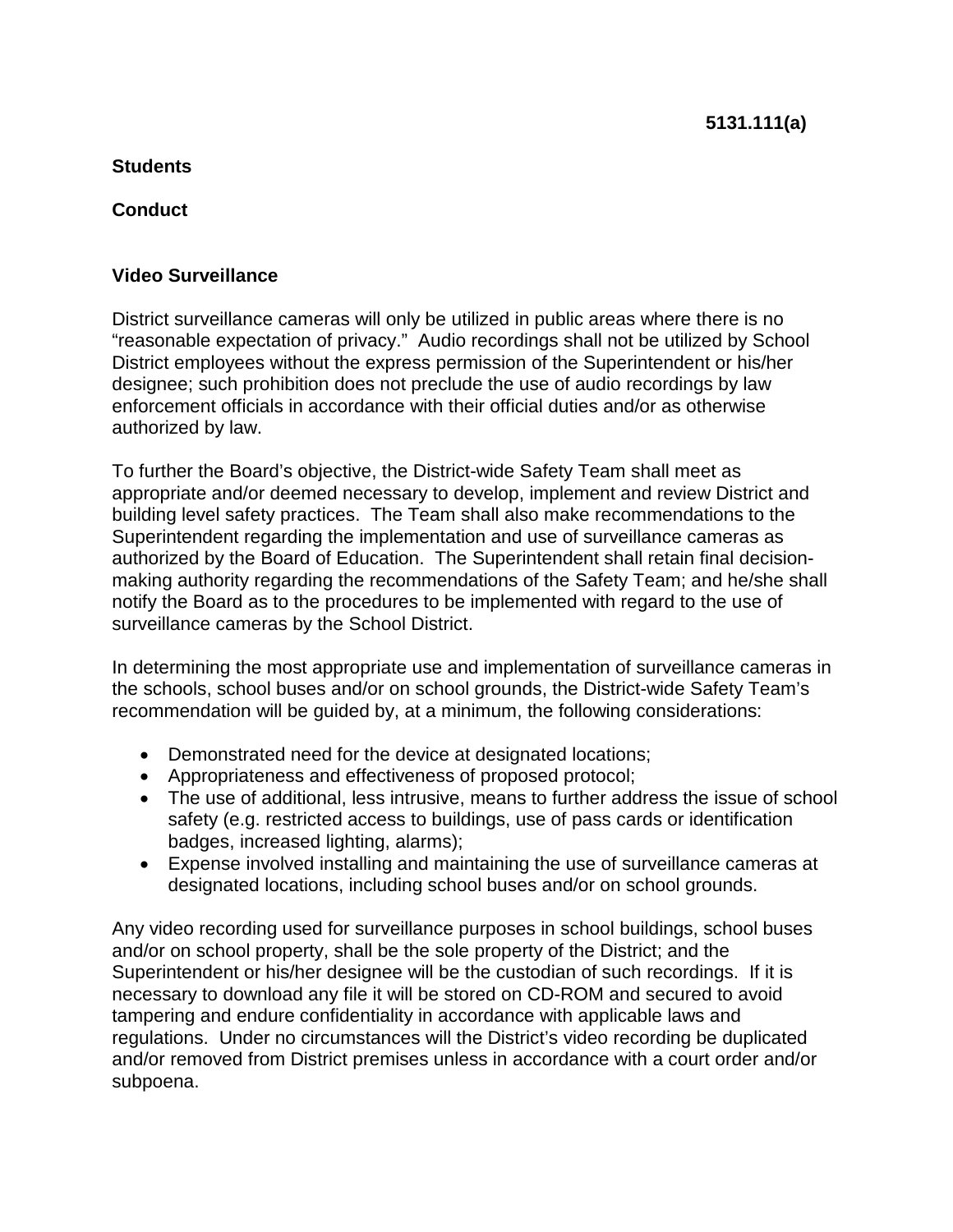Appropriate signage will be posted at entrances to the school campus and/or at major entrances into school buildings notifying students, staff and the general public of the District's use of surveillance cameras.

Students and staff will receive additional notification, as appropriate, regarding the use of surveillance cameras in the schools, school buses and/or on school grounds. Such notification may include, but is not limited to, publication in the District calendar, employee handbook, and student handbook. Such notification does not preclude, as deemed appropriate by administration, the discussion of the use of surveillance cameras with staff and students to heighten awareness and help foster a sense of security.

(cf. 4112.6/4212.6 – Personnel Records) (cf. 5125 – Student Records) (cf. 5131.1 – Bus Conduct) (cf. 5131.11 – Video Cameras on School Buses) (cf. 5131.5 – Vandalism) (cf. 5145.12 – Search and Seizure)

Legal Reference: Family Educational Rights and Privacy Act, sec. 438, 20 U.S.C. sec. 1232g (1988).

Adopted